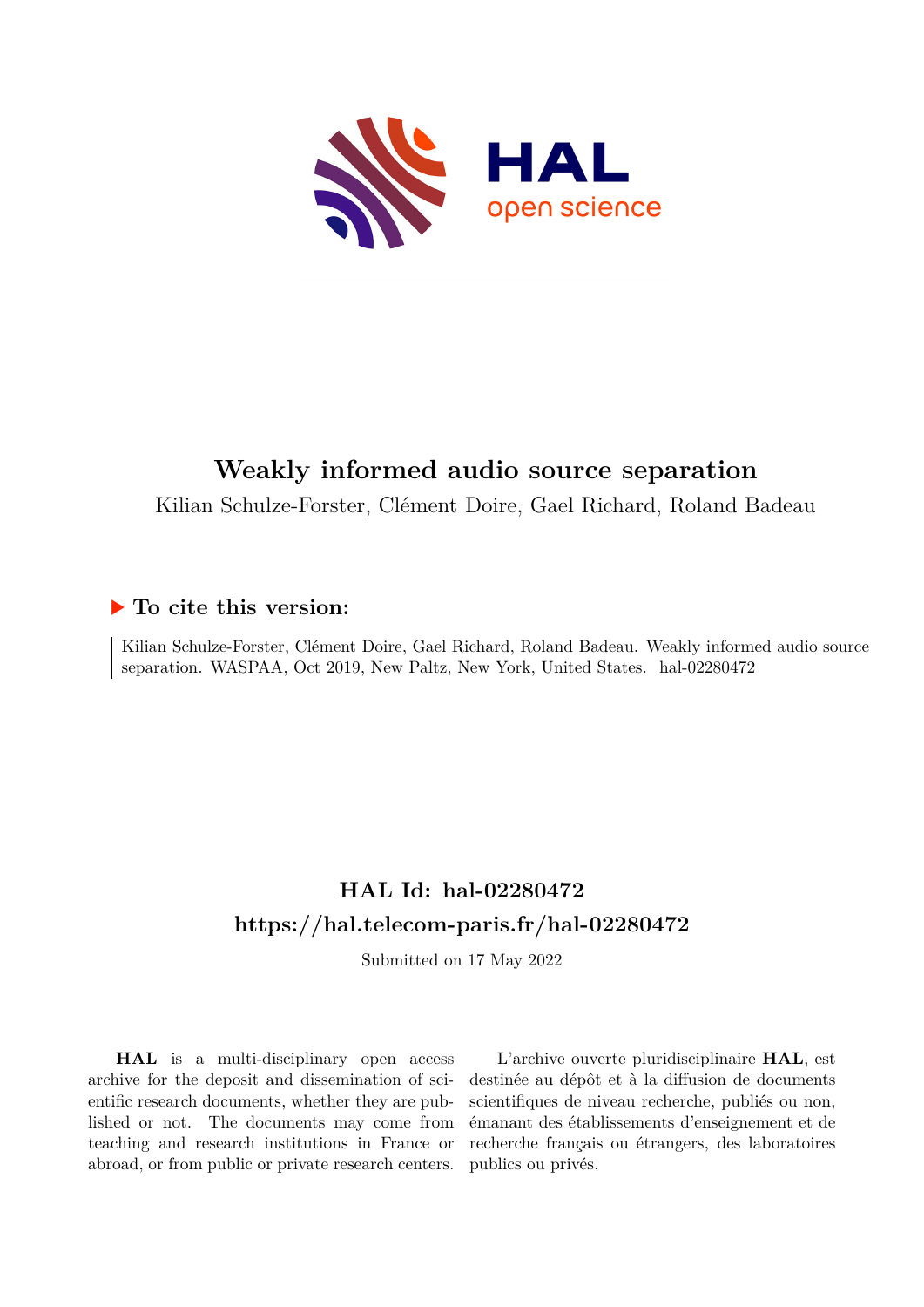# WEAKLY INFORMED AUDIO SOURCE SEPARATION

*Kilian Schulze-Forster,*<sup>1</sup><sup>∗</sup> *Clement Doire, ´* <sup>2</sup> *Gael Richard, ¨* <sup>1</sup> *Roland Badeau*<sup>1</sup>

 $1$  LTCI, Télécom Paris, Institut Polytechnique de Paris, France firstname.lastname@telecom-paris.fr <sup>2</sup> Audionamix, 171 quai de Valmy, 75010 Paris, France

### **ABSTRACT**

Prior information about the target source can improve audio source separation quality but is usually not available with the necessary level of audio alignment. This has limited its usability in the past. We propose a separation model that can nevertheless exploit such weak information for the separation task while aligning it on the mixture as a byproduct using an attention mechanism. We demonstrate the capabilities of the model on a singing voice separation task exploiting artificial side information with different levels of expressiveness. Moreover, we highlight an issue with the common separation quality assessment procedure regarding parts where targets or predictions are silent and refine a previous contribution for a more complete evaluation.

*Index Terms*— informed source separation, singing voice separation, weak labels, attention, separation evaluation

### 1. INTRODUCTION

Recent deep learning based methods for audio source separation are trained in a supervised fashion on mixture and target source pairs [1, 2, 3]. Even though they achieve good separation results on test sets such as MUSDB18 [4] for singing voice separation, they are not flawless. The best performing algorithms in the Signal Separation Evaluation Campaign (SiSEC) 2018 [5], i.e. TAK, TAU, UHL, achieve Source-to-Distortion Ratio (SDR) [6] scores in the range [−14.7; 17] dB on the 50 test songs [7]. This shows that training a model that generalizes well to all music styles is a difficult task, even with large and diverse training data.

As opposed to these purely data-driven methods, the informed source separation approach exploits prior information about the target source [8], making systems more adaptive to observed signals. It has been shown that source separation can benefit from side information in the form of a musical score [9], the target source pitch [10], a text transcript [11], or visual clues [12], among others. Recently, data-driven and informed approaches have been combined [13, 14, 15].

However, the main obstacle for exploiting side information remains: accurately labeled data is expensive to create and thus rare. For example, aligning a score on the note level or lyrics on the phoneme level would require manual annotations, as creating such fine alignment automatically remains an open problem [15, 16]. On the other hand, weak side information such as non-aligned scores or lyrics is often easily available but not straightforward to employ. Consequently, some form of automatic alignment is usually applied before the actual separation and the usefulness of the side information then depends on the quality of such an alignment [11, 13, 14, 15].

Seeking to combine the power of data-driven models with the adaptability of informed approaches we propose a deep learning based separation method that employs very weak side information with extremely coarse alignment. It is based on the attention mechanism, which was proposed to learn an alignment between two sequences while performing another task such as machine translation [17, 18]. Attention became a widely adopted concept and has, for example, been used for automatic speech recognition [19] and image generation [20]. In [21] image captions are translated taking different parts of the image content as additional side information into account. Inspired by this approach, we propose a source separation model with a sequential encoder-decoder architecture where the decoder is connected to the side information via attention. The whole side information sequence is thus accessible to the decoder at all time steps. During training, it learns to evaluate the relevance of the side information elements with respect to the separation task. This relevance is reflected in attention weights from which alignment information can be retrieved.

Training models with weakly labeled data remains a challenging problem for a variety of audio related tasks [14, 15, 22, 23]. In this context, Multi-Instance learning (MIL) has been applied to singing voice detection [22] and acoustic event detection [23] to gradually refine the labeling during supervised training, but with limited effectiveness [14, 22]. For informed source separation, it has been proposed to approach training with weak labels in an unsupervised fashion [14]. The side information is then used to enforce structure on the latent representation of the mixture within an autoencoder model. While the approaches above aim for training with weakly labeled data only, we intend to complement supervised strong label training with additional weaker information. In [15] a tolerance window allows for misalignment of around 0.2 seconds during score-informed source separation. Instead of explicitly guiding the network regarding how to use the side information as in [14, 15], we let our model learn the best use for the separation task and allow for even weaker side information.

It has been tested in [11] if the alignment of side information can be improved during text-informed source separation. No improvement over the pre-alignment could be reported, while the authors stated that it would have been beneficial for the separation quality. We show in experiments that our model can indeed improve the alignment by a considerable extent.

In short, our contributions are the following: adapting the attention mechanism to informed singing voice separation and thereby allowing the use of very weak side information, learning an alignment as byproduct. Moreover, we highlight an issue with the common source separation evaluation procedure regarding silent signal parts and refine the solution previously suggested in [24].

<sup>∗</sup>This project has received funding from the European Union's Horizon 2020 research and innovation programme under the Marie Skłodowsa-Curie grant agreement No. 765068.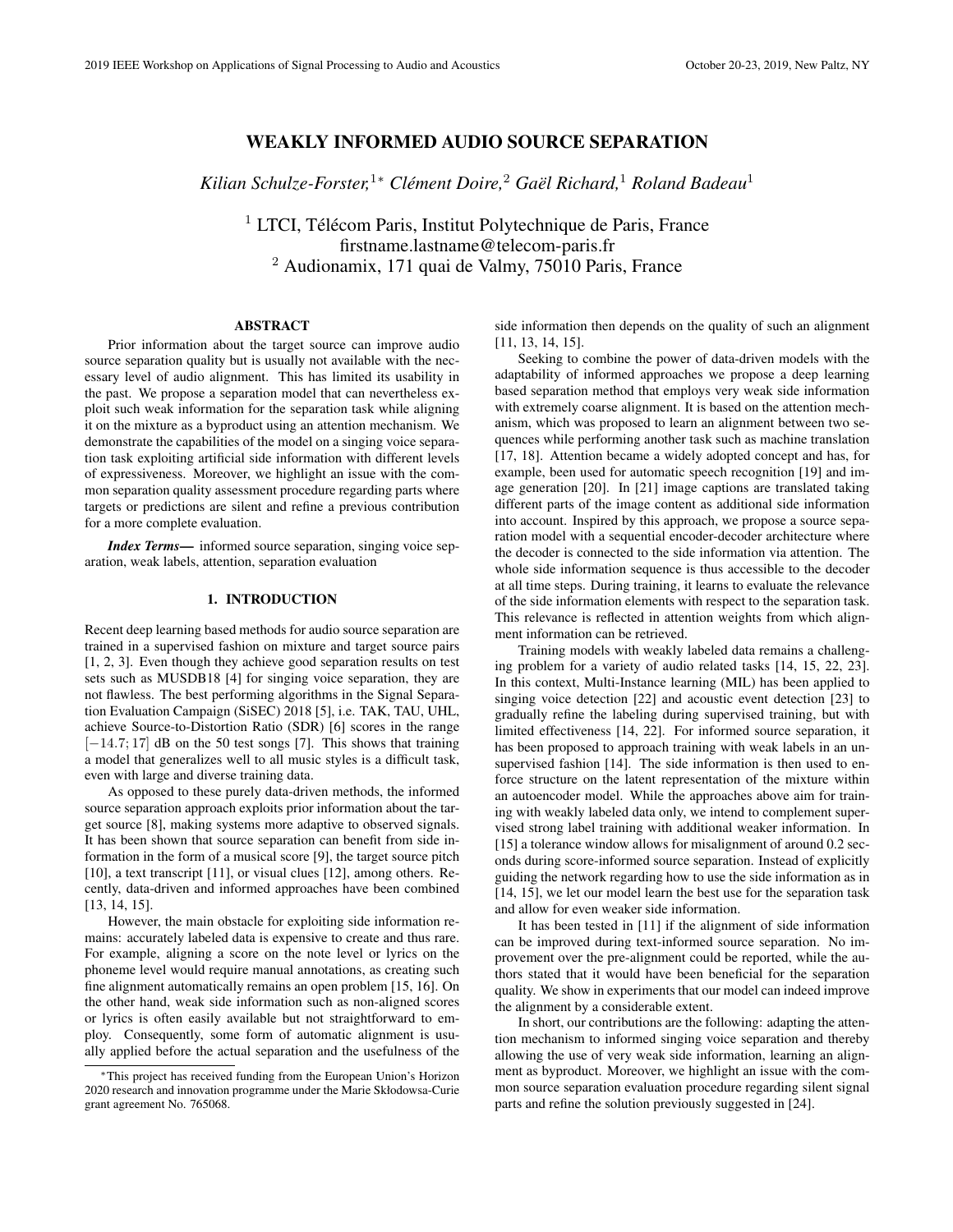

Figure 1: Schematic model architecture and workflow of the attention mechanism to compute prediction frame  $|\hat{V}_n|$ .

#### 2. PROPOSED MODEL

Let  $x(t)$  be the observed single-channel mixture signal at discretetime t. Our goal is to separate  $x(t)$  into a target source  $v(t)$  and a mixture of all remaining sources  $a(t)$ . Let  $Y \in \mathbb{R}^{D \times M}$  be a side information sequence with feature dimension  $D$  and  $M$  time steps.

The proposed model takes as inputs the magnitude of the mixture's Short Time Fourier Transform (STFT)  $|X| \in \mathbb{R}^{F \times N}$  with  $F$  frequency bands and  $N$  time frames as well as the information  $Y$ . The output is an estimate of the target's magnitude STFT  $|\hat{V}| \in \mathbb{R}^{F \times N}$ . An inverse STFT of  $|\hat{V}|$  combined with the mixture phase is performed to obtain the target estimation  $\hat{v}(t)$  in the time domain. Assuming a linear mixture model, the estimation of remaining sources  $\hat{a}(t)$  is obtained as  $\hat{a}(t) = x(t) - \hat{v}(t)$ .

#### 2.1. Architecture details

The proposed model comprises four building blocks, namely a mixture encoder, a side information encoder, an attention mechanism, and a target source decoder as shown in Figure 1.

The mixture encoder is a two-layer deep Bidirectional Recurrent Neural Network (BRNN) [25] with Long Short-Term Memory (LSTM) cells [26]. Given the sequence of mixture STFT time frames  $|X_n|$  with  $n = 0, ..., N - 1$ , it computes the sequence  $g \in \mathbb{R}^{\hat{E} \times N}$ , which we call the mixture encoding. It has feature dimension  $E$  and length  $N$  over time. Variables indexed by  $n$  and  $m$  refer to the  $n$ -th and  $m$ -th sequence element, respectively.

The side information encoder has the same architecture as the mixture encoder. Given the sequence of side information frames  $Y_m$  with  $m = 0, ..., M - 1$ , it computes the encoding of the side information  $h \in \mathbb{R}^{J \times M}$  with feature dimension J.

The target source decoder gets as inputs the mixture encoding  $q$  and a representation of the side information encoding denoted  $c$ , which is computed by the attention mechanism as explained below. Both inputs are concatenated along the feature dimension, which is denoted by  $[c_n, g_n]$ . The decoder computes one time frame of the target source estimation  $|\hat{V}_n|$  through the following layers. W and b are learnable weights and biases respectively in the equations below. First, a fully connected layer computes the hidden representation  $q_n^{(1)}$ :

$$
q_n^{(1)} = \tanh(W_1[c_n, g_n] + b_1). \tag{1}
$$

Then, a two layers deep BRNN with LSTM cells – just as in the encoders – computes the hidden representation  $q_n^{(2)}$ . Finally, another fully connected layer with ReLU activation computes the estimation:

$$
|\hat{V}_n| = \max(0, W_2 q_n^{(2)} + b_2).
$$
 (2)

Predicting time-frequency masks as in [27] instead of magnitude spectrograms directly did not lead to better results in our experiments.

The attention mechanism identifies the relevant elements in the side information sequence for each time step  $n$  of the target source decoding and summarizes them in a context vector  $c_n$ . Consequently, the decoder can find at every time step the relevant side information elements no matter where they are placed in the sequence, which makes a pre-alignment redundant. We closely follow the attention mechanism proposed in [17] and refined in [18].

For time step  $n$  of the decoder, the vector  $c_n$  is computed as follows. A score  $s_{n,m}$  is calculated representing some similarity or "energy" between the mixture encoding time step  $g_n$  and each of the side information encoding steps  $h_m$ :

$$
s_{n,m} = g_n^{\top} W_s h_m \quad \forall m \in \{0, 1, \dots M - 1\}
$$
 (3)

where  $W_s \in \mathbb{R}^{E \times J}$  is a matrix of learnable weights.

Then, attention weights  $\alpha_{n,m}$  are computed from the scores by a softmax operation:

$$
\alpha_{n,m} = \frac{\exp(s_{n,m})}{\sum_{m=0}^{M-1} \exp(s_{n,m})}.
$$
\n(4)

Each element in the side information  $h_m$  thus has a dedicated weight  $\alpha_{n,m}$  reflecting its importance for the decoder time step n as a probability. The context vector  $c_n$  is the weighted sum of all side information encoding elements:

$$
c_n = \sum_{m=0}^{M-1} h_m \alpha_{n,m}.
$$
 (5)

The target source estimation is then computed from the context vector and the mixture encoding  $g_n$  as described above. The alignment between mixture and side information is reflected in the attention weights  $\alpha_{n,m}$  and is learned without any additional term in the loss function.

We use BRNNs because they treat data sequentially, which makes the application of attention more straightforward and easier to illustrate. However, with some modifications, the attention mechanism could also be applied to Convolutional Neural Network (CNN) architectures [20].

#### 3. EVALUATION

The most commonly used metrics for source separation performance evaluation are Source-to-Distortion Ratio (SDR), Source-to-Artifacts Ratio (SAR), and Source-to-Interference Ratio (SIR) [6]. They are typically computed on non-overlapping frames of one second length and the median is taken to represent the performance on the whole signal [5]. However, for frames with a silent true source or prediction, the metrics are undefined [6]. The MUSDB test set [4] has 2600 such frames with silent vocals and 103 frames with silent accompaniment. As a result, at least about 45 out of 210 minutes are systematically ignored during evaluation, with potentially more frames being ignored when the prediction is silent. This issue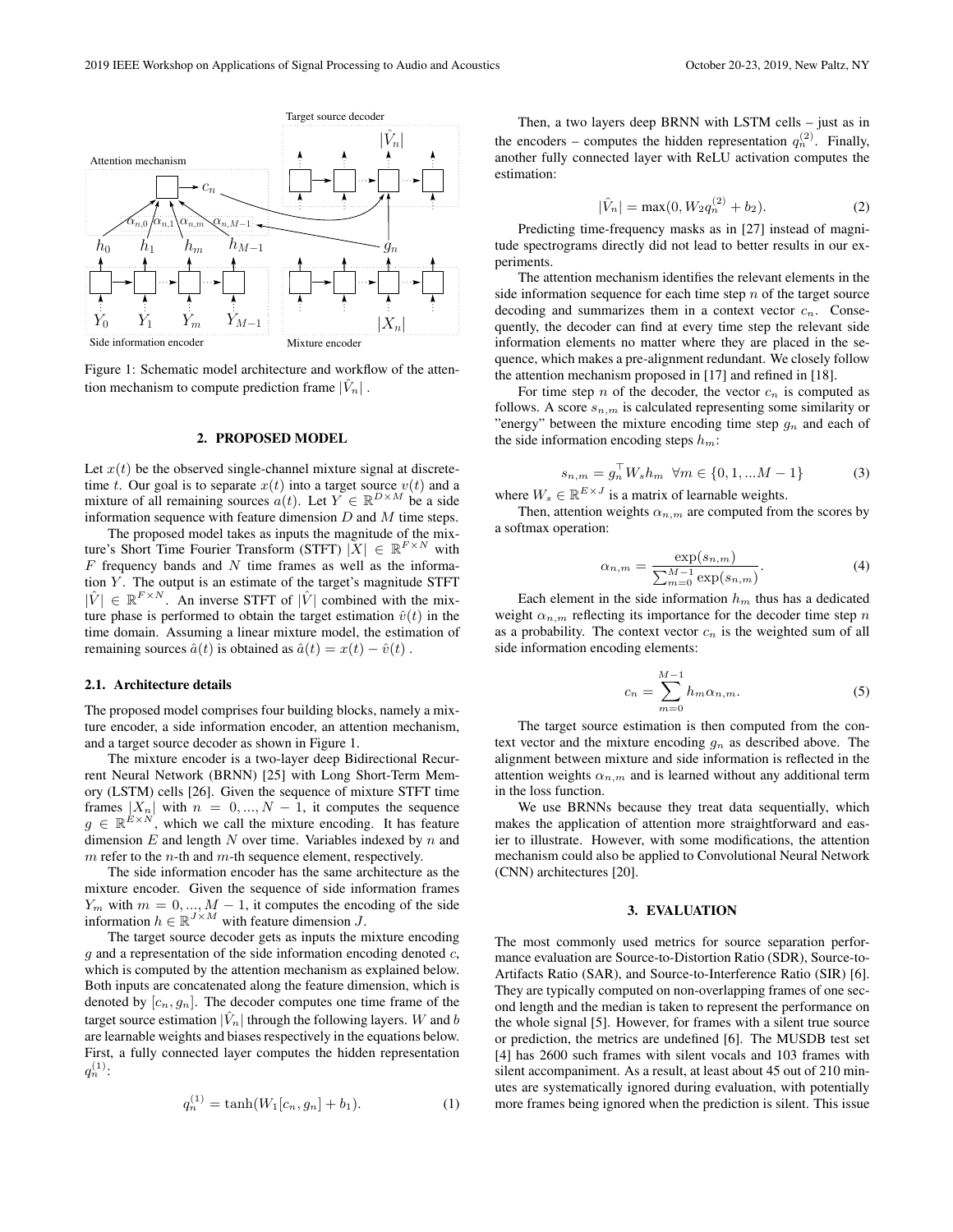has also been observed in [24], where the authors suggest reporting the root mean square energy of the prediction for frames with silent ground truth. Following the suggestion, we report the Predicted Energy at Silence (PES) score for each test song. It is the mean of the energy in the predictions at those frames with silent ground truth. It reflects a method's capability to not get confused by other sources while the target is not active.

However, in order to include every single test frame in the evaluation, we also need to evaluate frames for which silence is predicted while the ground truth is not silent. Therefore, we propose to report also the Energy at Predicted Silence (EPS) score, which is the mean of the ground truth energy of all frames with silent prediction and non-silent ground truth. Frames with silent ground truth are already included in the PES. The EPS reflects a method's capability to predict silence at the correct time. It makes the implicit assumption that musically meaningful signal parts have more energy than background noise.

#### 4. EXPERIMENTS

We perform monaural singing voice separation with the proposed model using artificial side information about the singing voice with different levels of expressiveness.

#### 4.1. Data sets

We use the publicly available data set MUSDB18 [4] comprising a 100 tracks training set and a 50 tracks test set containing various genres. We split the training set into 80 tracks for training and 20 tracks for the validation set. All songs are converted to mono, downsampled to 16 kHz, and cut into fragments of 8.2 seconds. The STFT is computed on each fragment with Fast Fourier Transform (FFT) length 1024, Hamming window, and hop length of 512 leading to magnitude spectrograms of size  $(F \times N) = (513 \times 256)$ . Each magnitude spectrogram is divided by its maximum value to normalize it to the range [0; 1].

As data augmentation we set the energy ratio between vocals and accompaniment to a value uniformly drawn from the  $\pm 2$  dB range around the original energy ratio. We also shift the mixture's pitch by  $w$  half tone steps, with  $w$  being uniformly drawn from  $[-2; 2]$ . These random operations are repeated four times on each original fragment leading to 8152 fragments for training in total.

We use this limited amount of publicly available data to make our results easier to reproduce for fellow researchers. However, it is not straightforward to evaluate whether performance of datadriven methods is limited by the model's architecture or the amount of training data [5]. We therefore repeat all experiments with additional training data (65 rock-pop song excerpts with 96 minutes total length) to test if performance is scalable.

# 4.2. Training

We train the model on batches of 128 spectrograms randomly drawn from the training set. The loss function is the L1 loss. The ADAM optimizer [28] is used with learning rate 0.0001,  $\beta_1 = 0.9$ ,  $\beta_2 =$ 0.999,  $\epsilon = 10^{-8}$ , and weight decay rate 0.001. We set both the size  $E$  of the mixture encoding and size  $J$  of the side information encoding to 513. We select the model with the lowest validation cost after 100 epochs without improvement of the validation cost.

#### 4.3. Side information

The side information  $Y$  has length  $M$ , which can be equal to or different from the mixture length  $N$ . We use side information with feature size  $D = 1$ .

We use two baseline models. The first one (BL1) only consists of the mixture encoder and target decoder. It does not use any side information. As second baseline (BL2) we use the full proposed architecture, which is also used in all subsequent experiments, and provide only meaningless side information: a sequence of ones. This allows us to investigate to which extent the added learning capacity of the attention mechanism and side information encoder improves performance. Next, we investigate whether performance can be further improved with meaningful side information.

First, we provide the total vocals Magnitude (M) for each time frame as side information. It is derived from the ground truth spectrograms by summing the magnitudes of all frequencies at each time step n:  $Y = \sum_{f=0}^{F-1} |V_{f,n}|$ . It is considered as very strong information, since it has the same length as the mixture ( $M = N = 256$ ) and is numerically closely related to the ground truth. We call it M1. We then derive M2 from it by padding both sides of the sequence so that  $M = 300$ . We use 100 as padding value and randomly choose the padding length on both sides for each batch. As a result, M2 conveys the same strong information as M1 but is less synchronized to the mixture. The position of relevant information varies from batch to batch during training and from example to example during testing.

Binary sequences indicating vocal Activity (A) (1) and nonactivity (0) are derived from M1 by setting all time steps  $m$  with total magnitude values below 0.1 to 0 and all other steps to 1. In practice, such weak information can be obtained by vocal activity detection methods [29]. For experiment A1 we pad the binary sequence to length  $M = 300$  keeping the padding value 100 following the procedure of M2 to de-synchronize it from the mixture.

For experiment A2, we further weaken the information by deleting a random number  $w$  of zeros in each sub-sequence of zeros in the binary sequence. We draw w uniformly from  $[1;L/2]$  for each example, where  $L$  is the length of a sub-sequence of zeros. We pad the remaining binary sequence to length  $M = 300$  as above. The sequence  $Y$  now only contains information about the number of appearances of silent parts in the vocals and their position relative to non-silent parts. Information about the silence length is almost completely lost.

For experiment A3, we weaken the binary information even further by additionally reducing the length of sub-sequences of ones with the same rule as applied to zeros in A2. We also pad to length  $M = 300$ . Now, Y carries only information about the alternations between vocal activity and silence. We test the model trained with this side information in two different inference settings. First, with the same side-information as seen during training (A3.1), then with this side information circularly shifted by 100 steps (A3.2).

# 5. RESULTS AND DISCUSSION

The evaluation results are shown in Figure 2. Due to space constraints we only show a limited number of results for the case of additional training data indicated by '+'. The results of all experiments with additional data are available online (https://schufo.github.io/publication/2019-WASPAA), as well as audio examples and a PyTorch implementation of the proposed model. The relative results do not change substantially when us-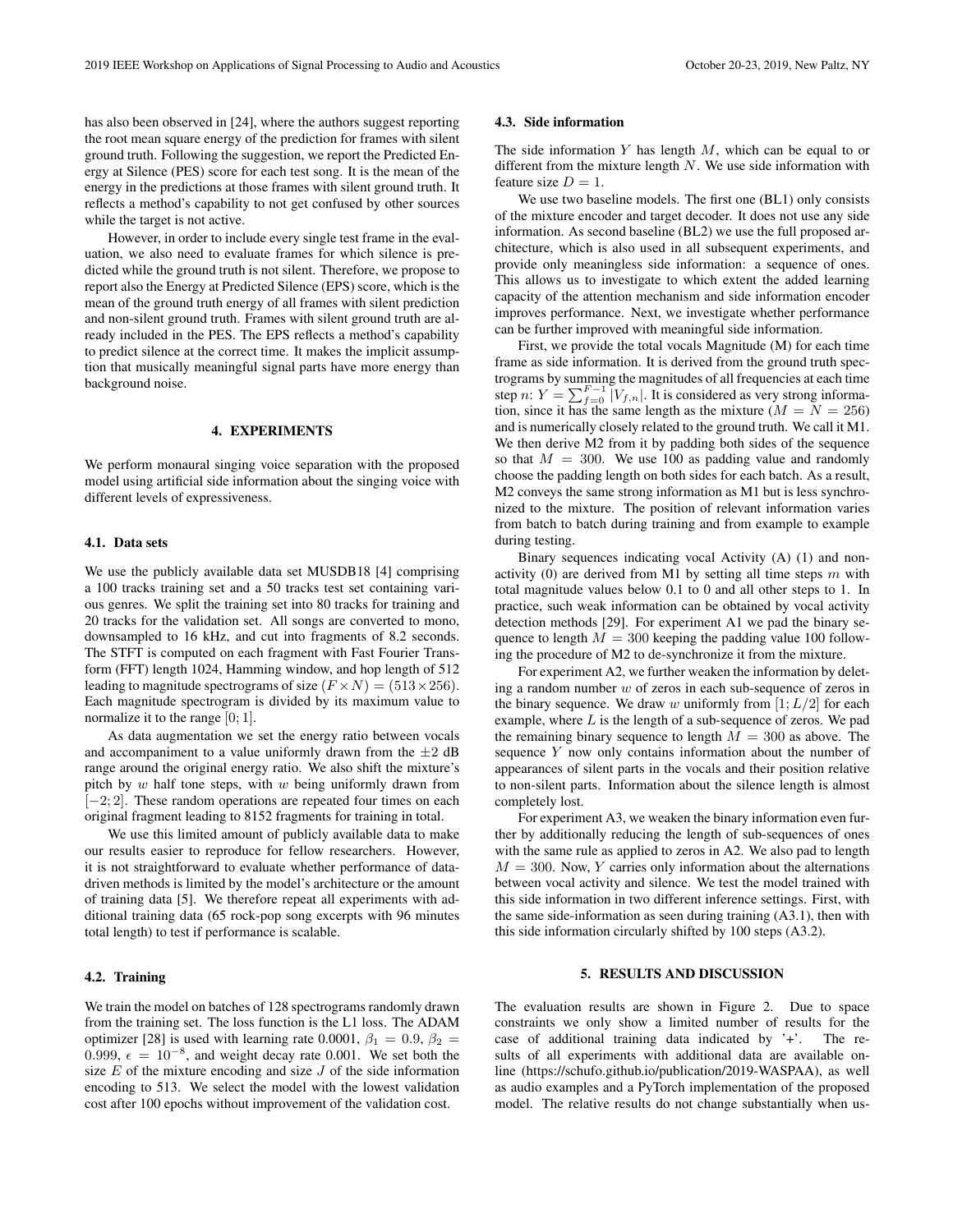

Figure 2: Source separation evaluation results. For SDR, SAR, SIR higher values are better, while for PES and EPS lower values are better. BL: baseline, M: vocal magnitude side information, A: vocal activity side information. The '+' indicates use of additional training data.



Figure 3: Attention weights  $\alpha$  containing alignment information. The side information is shown vertically on the left of  $\alpha$  and the true vocals spectrogram below. Lighter color indicates higher values.

ing more training data. Each data point represents the median over all evaluation frames of one test song following the procedure described in Section 3. The box extends from lower to upper quartile with the line inside representing the median. The whiskers extend over the whole data range. Note that for the proposed PES and EPS metric lower values are better, while for the standard metrics higher values are better.

The baselines BL1 and BL2 achieve a median SDR of 3.0 dB and 3.33 dB respectively, which, given the amount of training data and simplicity of the model, can be considered an appropriate baseline. The improvement of BL2 over BL1 shows that the proposed model can leverage the additional capacity even with meaningless side information. Adding only 96 minutes of training data (BL2+) improves performance on all metrics so that the baseline would have only been outperformed by models trained on much more data in the SiSEC 2018 [5].

The use of all types of meaningful side information considerably improves a) performance on silent vocal frames resulting in a much lower PES and b) predicting silence at the right time resulting in a lower EPS. In case of M1 and M2, the SDR and SIR are also improved, while with the binary vocal activity side information the standard metrics do not change much compared to the baselines. These observations are in line with [24]. For frames with high vocal energy, a lot of information about the vocals is already contained in the mixture. Consequently, the binary side information does not add information for these frames, while the vocal magnitude information does. For frames with silent or near-silent vocals, any other source can potentially be mistaken as vocals leading to wrong predictions. In this case the binary information is useful to understand the alternations between vocal activity and non-activity. The fact that M2 performs slightly better than M1 can be explained by the data augmentation effect of the random padding in M2.

In general, it is not surprising that additional information leads to better separation results. Our contribution lies rather in the fact that the proposed model can exploit such information despite its weakness. Note that the binary side information types carry less information than a musical score.

In addition to improving source separation performance by exploiting weak side information, the proposed model also provides an alignment estimation between the side information and the mixture through the attention weights. In Figure 3 the attention weights  $\alpha$  are shown for experiments M2 and A3.1 for one fragment of the MUSDB18 test track *Schoolboy Fascination*, which is also available as audio example. On the left of each matrix  $\alpha$  the corresponding side information is depicted vertically with time step  $m$ . Dark blue indicates a zero value, while padding is shown in yellow. Below  $\alpha$ the true vocals spectrogram is shown with frequency bands  $f$  and time frames *n*. The lighter the color at point  $(n, m)$  the more the side information element at  $m$  is taken into account for producing the prediction at time step  $n$ . For M2 a very exact alignment to the mixture is learned, it becomes a bit blurry at the silent vocal part, where the side information contains low and therefore similar values. For A3.1 the model learned to look at ones and zeros at the right time, although the sub-sequences are much shorter than the corresponding parts in the true vocals. The model learned to never look at the padding values. The attention weights  $\alpha$  show that the model has indeed learned to find the relevant side information at each time step without any pre-alignment.

#### 6. CONCLUSION

In this paper, we proposed a model that includes weak side information via attention during audio source separation. We demonstrated its capability not only to exploit weak side information but also to align it on the mixture as a byproduct on a singing voice separation task with artificial side information. This can increase the usability of side information such as scores or lyrics transcripts, that previously suffered from inaccurate pre-alignments. Moreover, we refined a previous solution regarding separation quality evaluation for signal frames with a silent target or prediction in order to enable assessment of the entire signal. In the future, we plan to extend our work to scores and lyrics as side information and to evaluate the alignment estimation more thoroughly.